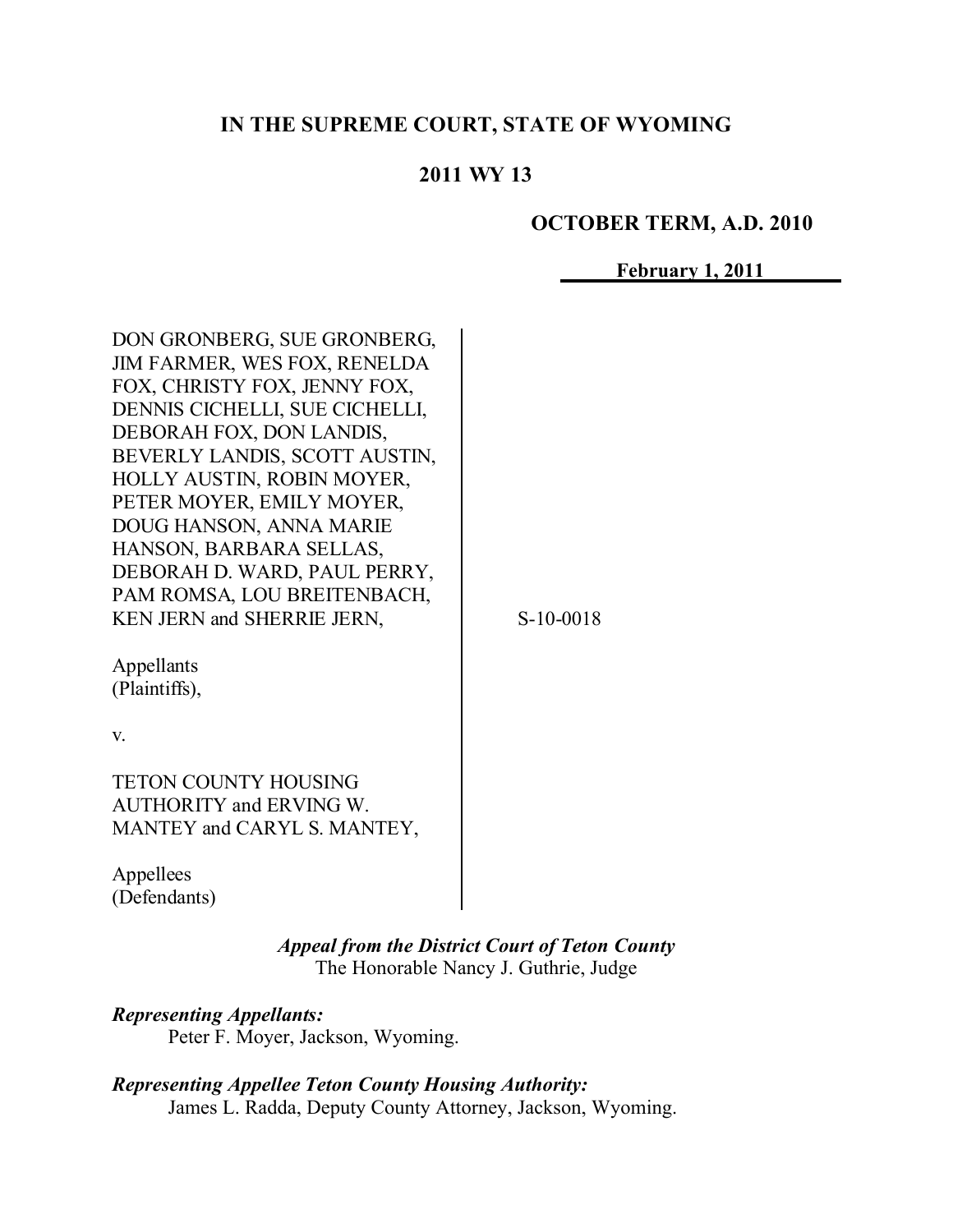*Representing Appellees Mantey:*

Andrea L. Richard of Richard Law Firm, Jackson, Wyoming.

# **Before KITE, C.J., and HILL, VOIGT\*, and BURKE, JJ., and KAUTZ, D.J.**

*\*Chief Justice at time of oral argument.*

**NOTICE: This opinion is subject to formal revision before publication in Pacific Reporter Third. Readers are requested to notify the Clerk of the Supreme Court, Supreme Court Building, Cheyenne, Wyoming 82002, of typographical or other formal errors so correction may be made before final publication in the permanent volume.**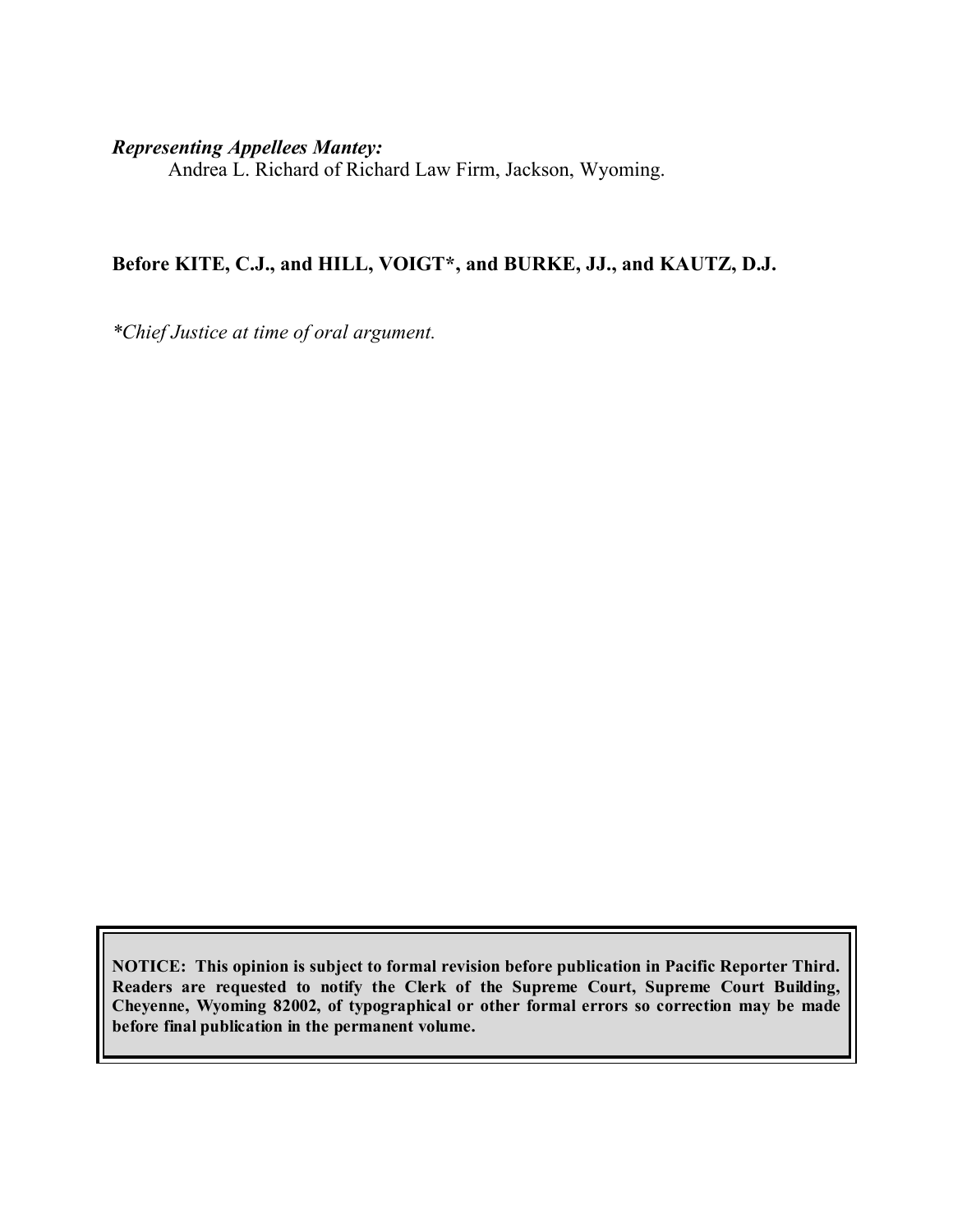#### **KAUTZ, District Judge.**

[¶1] Gronberg, et al., (Appellants) sued the Teton County Housing Authority (TCHA), claiming that TCHA violated Wyoming's Public Meetings Act, improperly purchased land for investment purposes and incurred debt in violation of the Wyoming Constitution and Wyoming Statutes. The district court dismissed some claims under W.R.C.P. 12(b)(6) and granted summary judgment in favor of TCHA on other claims. Appellants appeal those rulings. We affirm the district court on the Public Meetings Act and Wyoming Constitutional issues, but reverse on the Rule 12(b)(6) dismissals of claims for improperly purchasing the land and financing the purchase.

#### **ISSUES**

[¶2] Appellants present the following issues on appeal:

I. Could the Appellee Teton County Housing Authority (TCHA) ratify a real estate sale over 9 months after an illegal meeting occurred approving the transaction and over 4 months after the actual closing, where TCHA acknowledges that the only vote at the meeting was taken during a secret executive session resulting in a "null and void" approval?

II. After the real estate closing occurred, is TCHA, as a public Wyoming agency, entitled to keep secret an 8 page transcript and tape recording of the illegal meeting, where it improperly approved the expenditure of \$2.1 Million in public funds for the real estate purchase?

III. Is TCHA entitled to pursue a "land banking" real estate investment program, not housing projects, where the applicable specific purpose excise tax (SPET) funding was approved by the voters for "affordable housing projects," and Wyoming Statutes limit the use of SPET funds to the purposes approved by the voters, and where Wyoming Statutes strictly limit investments by public agencies?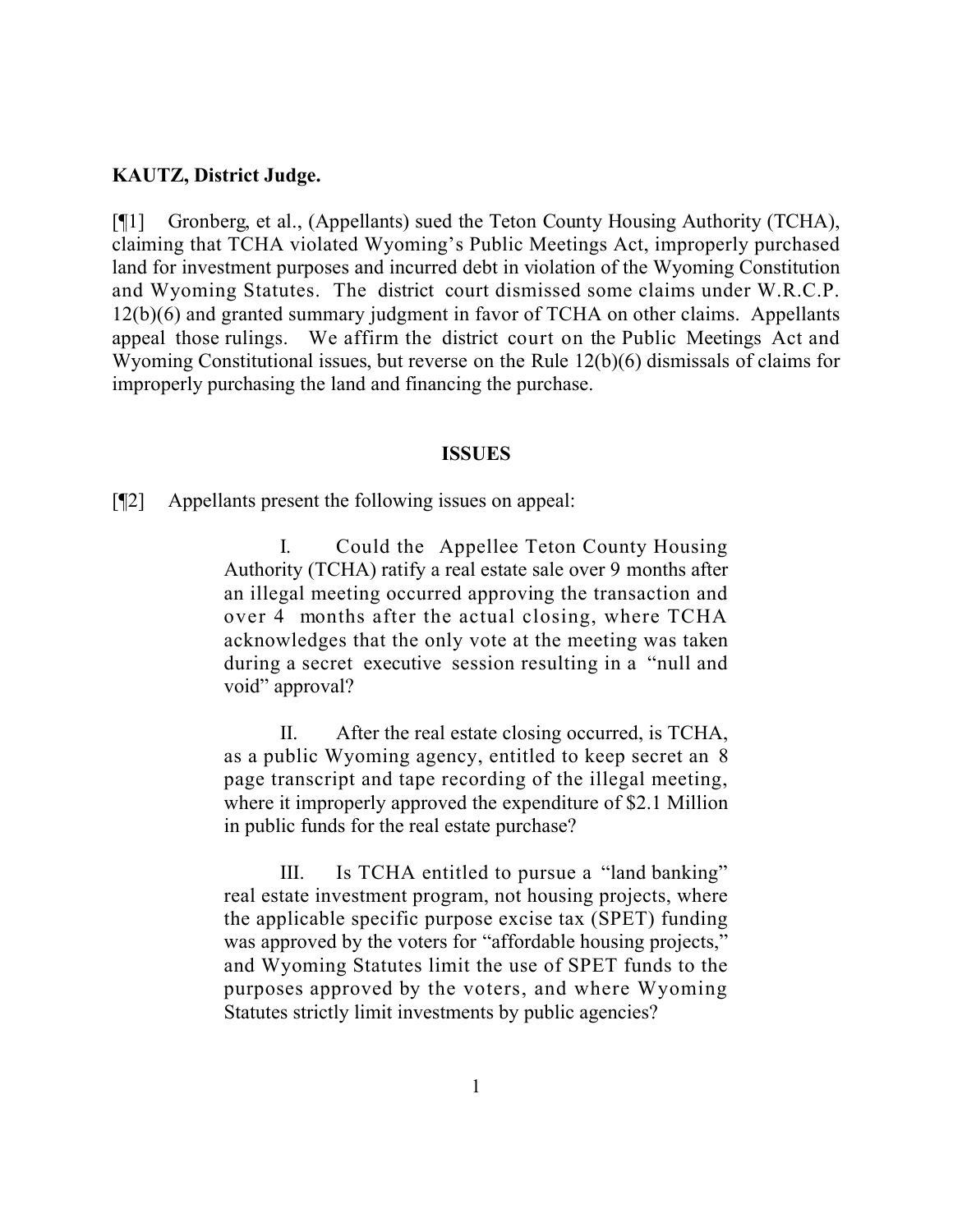IV. Is TCHA, as a public Wyoming agency, entitled to mortgage its properties and to pledge future tax receipts?

V. Can the Appellants present these issues in a declaratory judgment action?

[¶3] TCHA chose not to submit its own list of issues.

#### **FACTUAL BACKGROUND**

[¶4] Appellants are landowners and/or residents of Teton County, Wyoming. TCHA is a housing authority established by the Teton County Commissioners pursuant to Wyo. Stat. Ann. §§ 15-10-101 through 117 (LexisNexis 2009), which gives counties and municipalities in Wyoming the authority to create "housing projects." Housing projects basically involve (1) planning, (2) cleaning up or removing substandard buildings, and (3) providing or assisting in providing suitable houses to persons of low income. Wyo. Stat. Ann.  $\S 15{\text -}10{\text -}101(a)(ii)$ . A county or municipality may exercise its housing project powers directly, or it may establish a "housing authority" to act on behalf of the county or municipality. Wyo. Stat. Ann.  $\S$  15-10-115(a).

[¶5] Teton County chose to establish TCHA to act on its behalf in performing its housing project powers. In 2006, the voters in Teton County approved a sales tax, known as a Special Purpose Excise Tax, or SPET, to fund TCHA's "affordable housing project." Such a tax is authorized by Wyo. Stat. Ann. § 39-15-204(a)(iii) (LexisNexis 2009) which requires tax proceeds to be used "for specific purposes authorized by the qualified electors." The ballot for the tax stated that voters were deciding whether to fund

> \$5,000,000.00 for the Teton County Housing Authority's Affordable Housing Program (the "project"), which shall include the acquisition, planning, improvement and financing of properties as allowed by law and to be utilized for affordable housing, or the pledge and use to pay debt service and/or lease payment for such purpose . . . .

[¶6] TCHA purchased real estate including the Mantey property. TCHA members recognized that the Mantey property might not be appropriate for an "affordable housing" project. Even so, the TCHA board thought the Mantey purchase would constitute good "land banking" and would be used either directly or indirectly for affordable housing.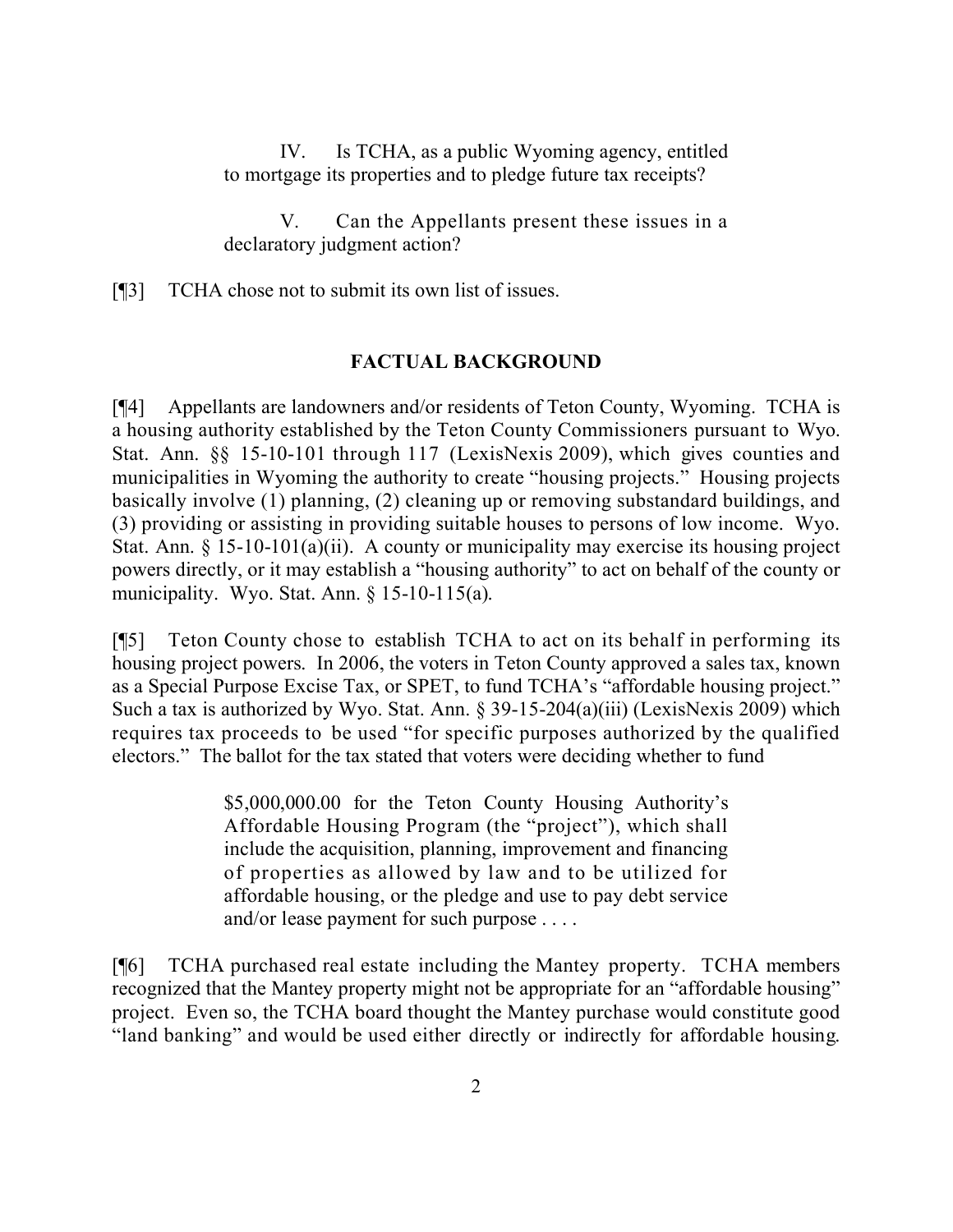TCHA borrowed \$2 million of the purchase price for the Mantey property, planning to use future SPET receipts to pay that debt.

[¶7] Before purchasing the Mantey property, the TCHA board discussed the purchase in an executive session on March 1, 2007. It voted to purchase the property in that executive session, and the transaction closed on June 9, 2007. After learning that the vote to purchase the Mantey property should not have occurred in a closed executive session, TCHA voted to ratify the purchase on September 20, 2007. When questions developed about public notice for the September 20, 2007 meeting, TCHA voted to ratify the purchase again on November 15, 2007.

[¶8] Appellants sued TCHA and the Manteys, seeking declaratory relief. The district court dismissed some of Appellants' claims under W.R.C.P. 12(b)(6), finding that Appellants could not present any facts under those claims that would entitle them to relief. The district court granted summary judgment in favor of Appellees on the balance of the claims.

[¶9] Further facts are included below with the analysis for each issue.

### **STANDARD OF REVIEW**

[ $[10]$ ] The district court dismissed some claims under W.R.C.P. 12(b)(6). These dismissals relate to issues II and IV, listed above. When reviewing a W.R.C.P. 12(b)(6) dismissal, we focus on the allegations contained in the complaint and liberally construe those allegations in the light most favorable to the plaintiff. *Cox v. City of Cheyenne*, 2003 WY 146, ¶ 7, 79 P.3d 500, 505-506 (Wyo. 2003) (citation omitted). We will affirm an order of dismissal only when it is certain from the face of the complaint that the plaintiff cannot assert any facts which would entitle him to relief. *Id*. Dismissal under W.R.C.P. 12(b)(6) is warranted if, having assumed the allegations of the complaint are true and viewing the facts in the light most advantageous to the plaintiffs, the facts dictate judgment for the defendant as a matter of law. *Cantrell v. Sweetwater County School District No. 2*, 2006 WY 57, ¶ 4, 133 P.3d 983, 984 (Wyo. 2006). Dismissal is a drastic remedy and is sparingly granted; nevertheless, we will sustain a W.R.C.P. 12(b)(6) dismissal when it is certain from the facts of the complaint that the plaintiff cannot assert any set of facts that would entitled that plaintiff to relief. *Robinson v. Pacificorp*, 10 P.3d 1133, 1135-36 (Wyo. 2000).

[¶11] The district court entered summary judgment in favor of Appellees on claims that TCHA's land purchase was void because it violated Wyoming's Public Meetings Act,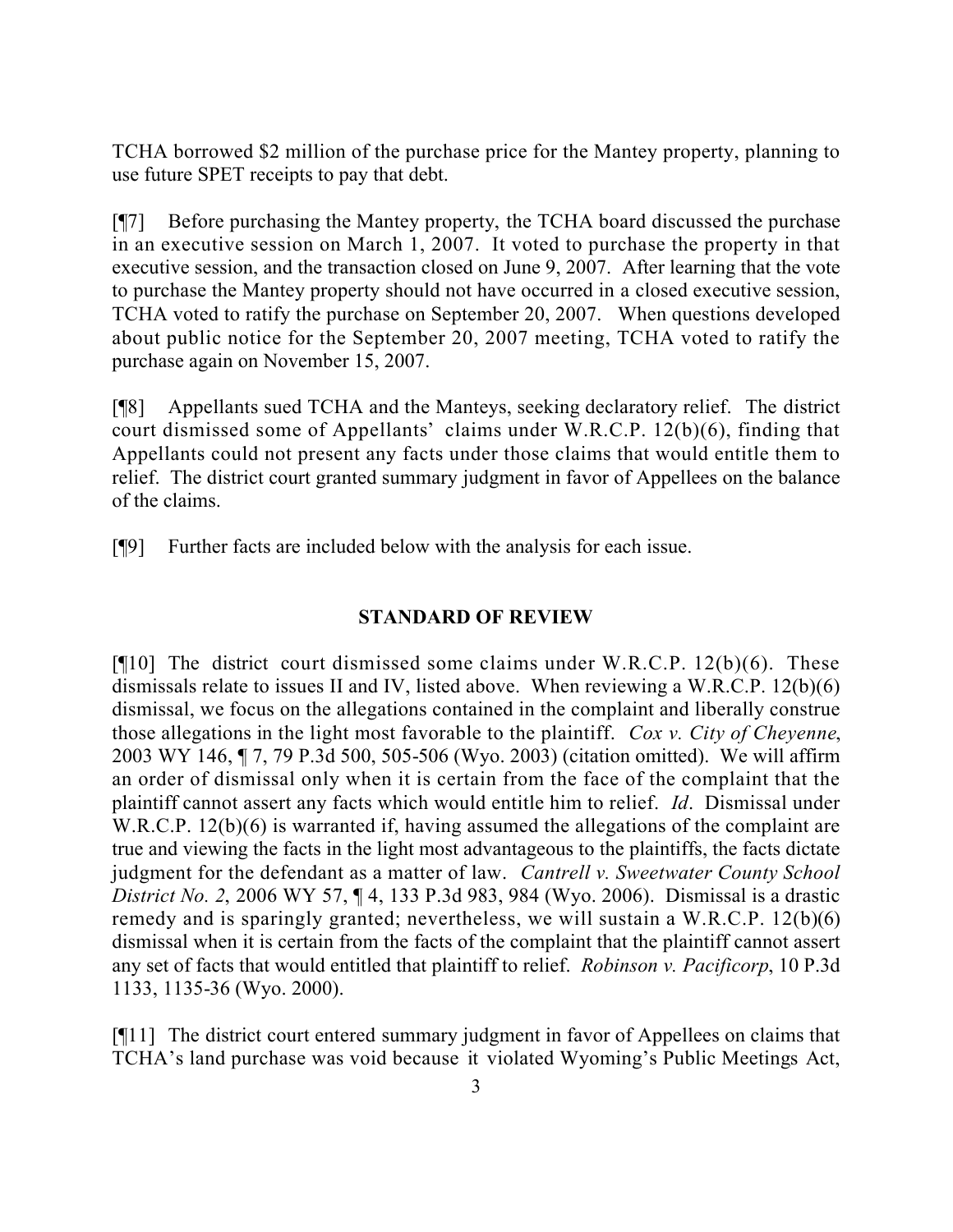and that TCHA had no authority to purchase land as an investment. We review an order granting summary judgment *de novo*. *Wyoming Med. Center, Inc. v. Wyoming Ins. Guar. Ass'n*, 2010 WY 21, ¶ 11, 225 P.3d 1061, 1064 (Wyo. 2010).

> [W]e have exactly the same duty as the district judge; and if there is a complete record before us, we have exactly the same material as did [the district judge]. We must follow the same standards. The propriety of granting a motion for summary judgment depends upon the correctness of a court's dual findings that there is no genuine issue as to any material fact and that the prevailing party is entitled to judgment as a matter of law. This court looks at the record from the viewpoint most favorable to the party opposing the motion, giving to him all favorable inferences to be drawn from the facts contained in affidavits, depositions and other proper material appearing in the record.

*Id.* (citation omitted). Summary judgment is appropriate in a declaratory judgment action so long as there are no genuine issues of material fact. *Snake River Brewing Co., Inc. v. Town of Jackson*, 2002 WY 11, ¶ 4, 39 P.3d 397, 402 (Wyo. 2002).

#### **DISCUSSION**

# *I. Can a public agency ratify or cure a violation of the Wyoming Public Meetings Act?*

[¶12] We construe statutes according to the following standards:

The paramount consideration is to determine the legislature's intent, which must be ascertained initially and primarily from the words used in the statute. We look first to the plain and ordinary meaning of the words to determine if the statute is ambiguous. A statute is clear and unambiguous if its wording is such that reasonable persons are able to agree on its meaning with consistency and predictability. Conversely, a statute is ambiguous if it is found to be vague or uncertain and subject to varying interpretations. If we determine that a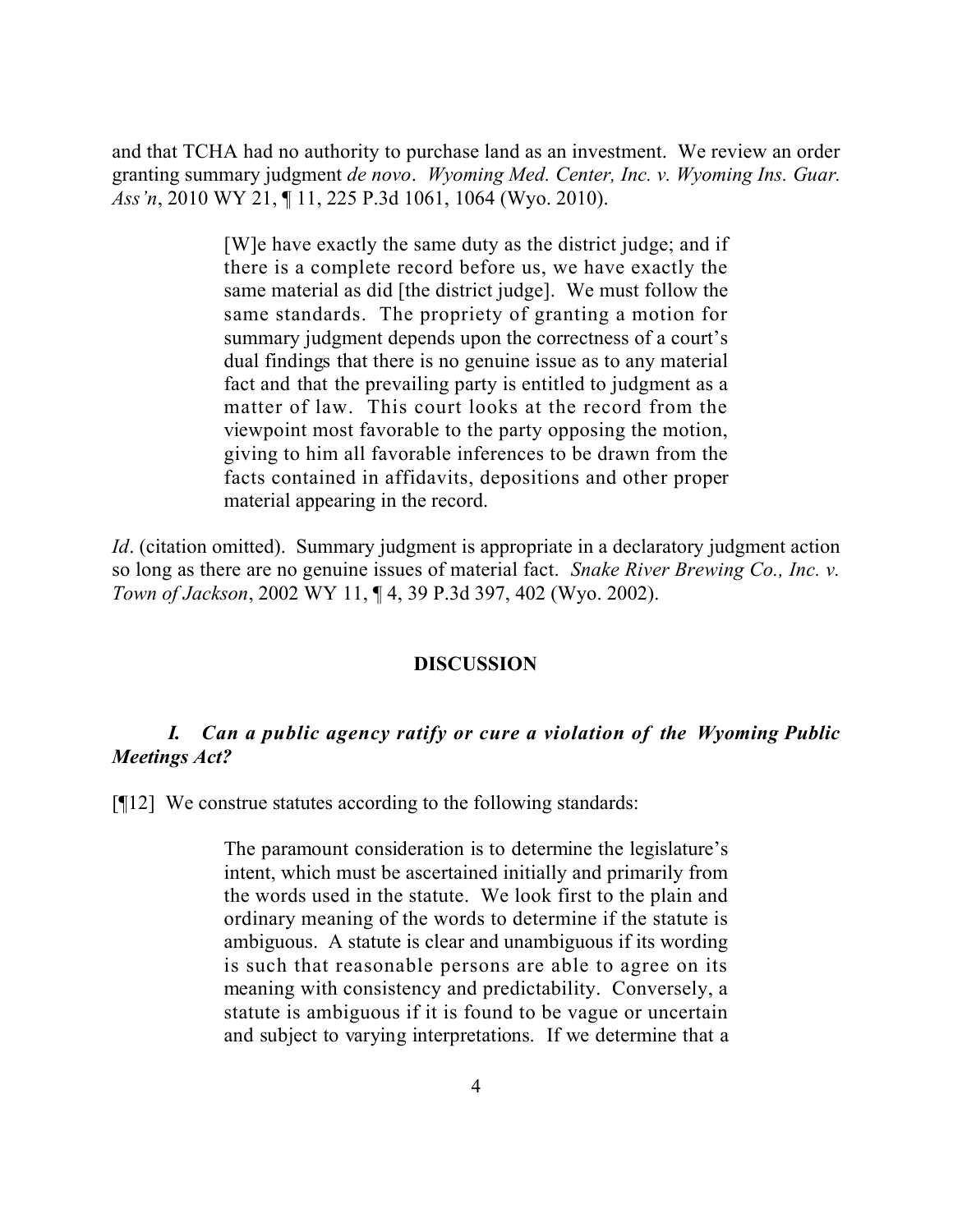statute is clear and unambiguous, we give effect to the plain language of the statute.

*Morris v. CMS Oil and Gas Co.*, 2010 WY 37, ¶ 26, 227 P.3d 325, 333 (Wyo. 2010) (citation omitted).

[¶13] The Wyoming Public Meetings Act requires most governmental actions to be taken in public meetings. Wyo. Stat. Ann. § 16-4-401 (LexisNexis 2009) specifies that "[t]he agencies of Wyoming exist to conduct public business. Certain deliberations and actions shall be taken openly as provided in this act." Wyo. Stat. Ann. § 16-4-403(a) (LexisNexis 2009) provides:

> All meetings of the governing body of an agency are public meetings, open to the public at all times, except as otherwise provided. No action of a governing body of an agency shall be taken except during a public meeting. . . . Action taken at a meeting not in conformity with [the public meetings] act is null and void and not merely voidable.

Wyo. Stat. Ann. § 16-4-402(a)(i) (LexisNexis 2009) defines "action" as follows:

(i) "Action" means the transaction of official business of an agency including a collective decision of a governing body, a collective commitment or promise by a governing body to make a positive or negative decision, or an actual vote by a governing body upon a motion, proposal, resolution, regulation, rule, order or ordinance.

[ $[14]$ ] TCHA agrees that it violated Wyo. Stat. Ann. § 16-4-403(a) when it voted to buy the Mantey property at an "executive session" which was closed to the public, on March 1, 2007.<sup>1</sup> It later took steps to remedy that error by properly publishing notice and conducting a public meeting. The issue here is whether a decision made in violation of the Public Meetings Act can ever be remedied, and if so, how. We have not previously addressed this issue directly.

 $\overline{a}$ 

<sup>&</sup>lt;sup>1</sup> Wyo. Stat. Ann. § 16-4-405(a)(vii) permits the governing body of an agency to hold a closed executive session "[t]o consider the selection of a site or the purchase of real estate when the publicity regarding the consideration would cause a likelihood of an increase in price." Appellees contend that discussion about the transaction was proper in executive session, but that their vote to make an offer on the property was not.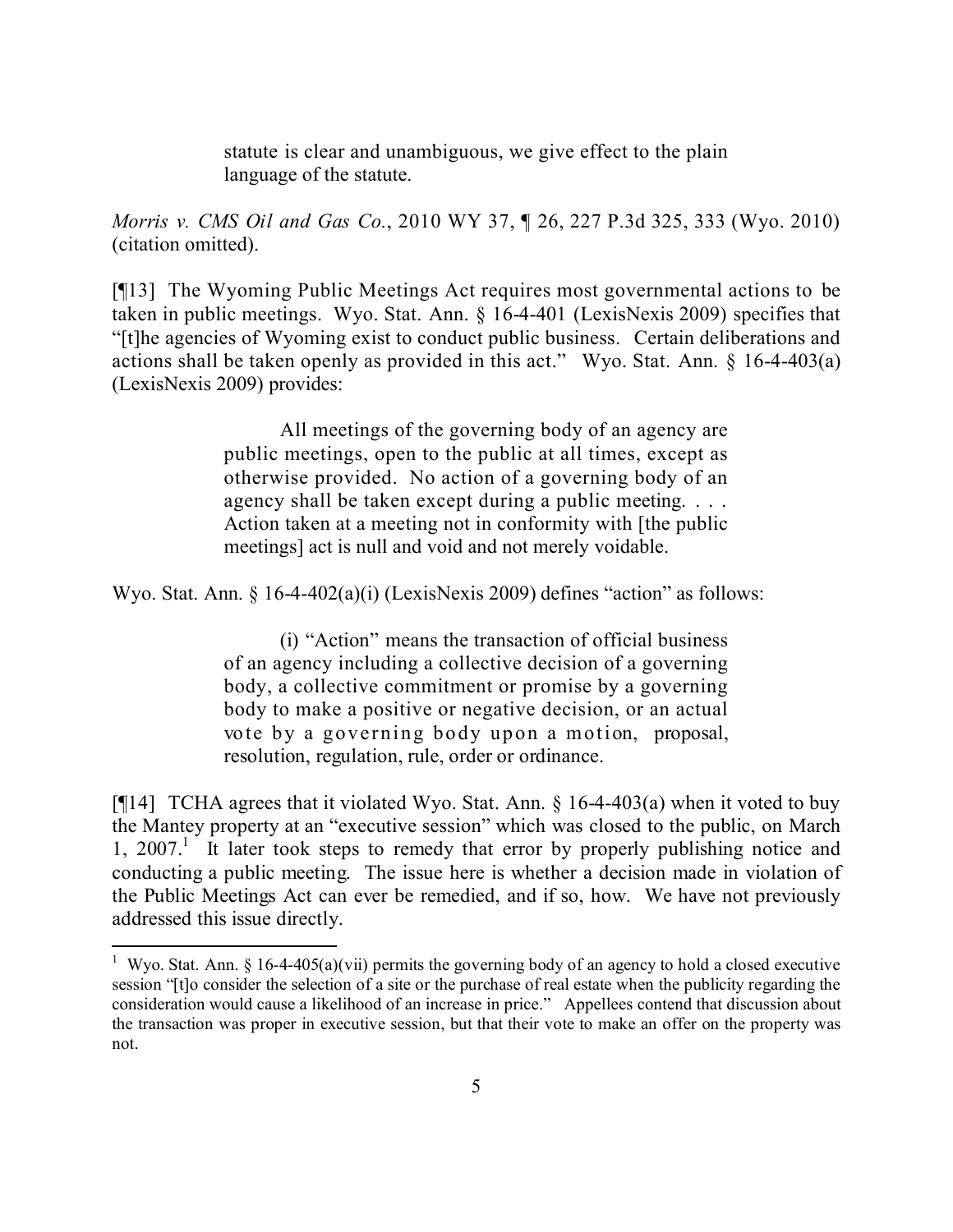[¶15] Our previous cases applying the Act have only arisen when an agency met in private, in violation of the Act, yet did not take action on the deliberated matter until a public meeting occurred. Under those circumstances, we have found the Act was not violated, and the action taken is not null and void, notwithstanding the private deliberations. *See Cheyenne Newspapers, Inc. v. Building Code Board of Appeals of the City of Cheyenne*, 2010 WY 2, 222 P.3d 158 (Wyo. 2010); *Mayland v. Flitner*, 2001 WY 69, 28 P.3d 838 (Wyo. 2001).

[¶16] The Public Meetings Act does not address whether an agency which improperly attempts an action in a closed meeting may later correct that error by properly taking action in a public meeting. Appellants contend that because the initial decision to purchase the Mantey property was made in violation of the Public Meetings Act, the transaction is null and void. They assert that TCHA must first undo the transaction, and then start over, if it wants to own the Mantey property.

[¶17] The district court resolved this issue via summary judgment, determining that TCHA had effectively cured any violation of the Public Meetings Act by later re-voting on the Mantey purchase in a properly-noticed public meeting, first on September 20, 2007, and again on November 15, 2007. The facts before the district court for the purpose of summary judgment on this matter were undisputed. They showed that TCHA in fact independently reconsidered the transaction twice, and both times voted to ratify the purchase of the Mantey property.

[¶18] When TCHA reconsidered the Mantey property purchase on September 20, 2007, its attorney opened the issue by stating:

> So tonight I ask you to consider whether you want to ratify the agreement to purchase the Mantey property or not to ratify it. And the law requires that you do so with an open mind and you have to keep in mind that not ratifying this agreement is just as much an option as ratifying the agreement. So I ask you to, you know, go back in time and try to recollect back in March 1, on March 1, what the reasons were at that time for going forward with the agreement and for making the offer, and I do recall that at the meetings we had, excuse me, after the Jackson State Bank decided they were not going to finance the property I think there was even some discussion at some of those special meetings about whether this, whether this was something the Board still wanted to go through, and you had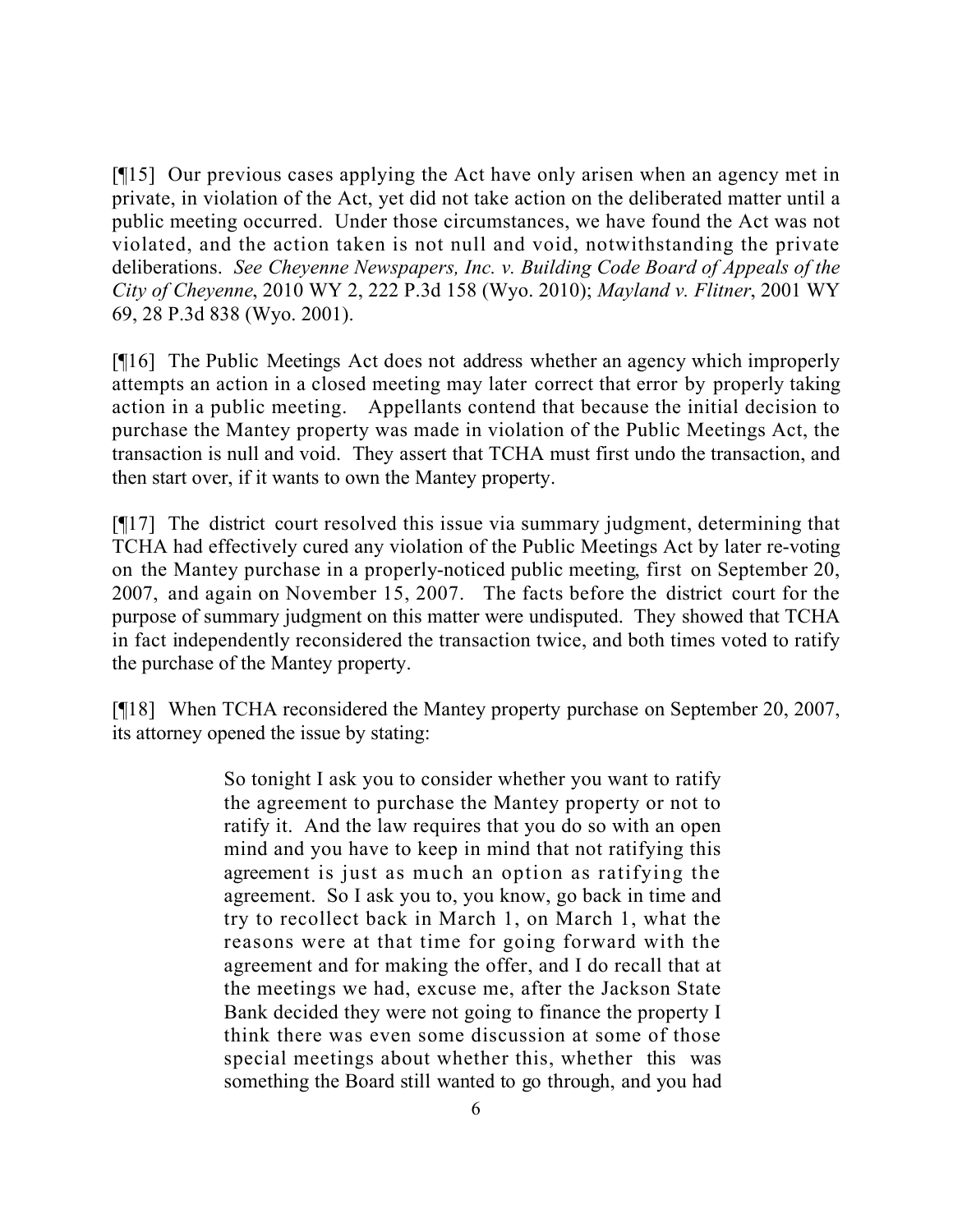discussion at that time about the merits of going forward with the agreement, so I'm asking the Board to, to with a very open mind, decide tonight whether to ratify this agreement weighing all the pros and cons that you considered when you discussed alternative financing and any pros and cons that you might be, that you might consider tonight. And then when you do, at some point I would ask the chair to ask for public comment. Are there any questions at this point?

[¶19] TCHA's counsel then engaged in a conversation with one of the board members, in which counsel stated that one of the board's options was to rescind the agreement to purchase the Mantey property. The Chairman then asked for public comment. There was none. The board then voted to ratify the purchase.

[¶20] When a question arose about public notice for the September 20, 2007, meeting, TCHA held a second hearing on November 15, 2007. TCHA's counsel again made a statement to the board asking it to approach the issue with an open mind, cautioning that "rescission is just as much an option as ratification so I would ask you to once again consider whether you do in fact want to ratify or not ratify your purchase of the Mantey property, which occurred in July [2007]." After discussion among the board members, the board again voted to "ratify" the purchase.

[¶21] These facts were undisputed. TCHA independently and substantially reconsidered the Mantey purchase, and properly voted to ratify that purchase in a public meeting. Although we have not previously considered whether "void" action under the Public Meetings Act can later be ratified or cured, as was done here, other states with similar statutes have. We find discussions from Alaska and Tennessee particularly helpful.

[¶22] In *Alaska Community Colleges' Federation of Teachers, Local No. 2404 v. University of Alaska*, 677 P.2d 886, 891-892 (Alaska 1984), the university board of regents voted in executive session to merge separate colleges into a state university system. The applicable section of Alaska's public meeting law then provided "[a]ction taken contrary to this section is void." *Id*. at 890. The Court recognized, however, that the Alaska Act was silent as to how a void action could be remedied. Examining the Act's purpose and the consequences of curing a void action, the court stated:

> [Alaska's Open Meeting Act] exists primarily to advance the interests of "the people of this state." When the sunshine law is breached it is "the people's right to remain informed" which sustains injury. There is no inherent damage stemming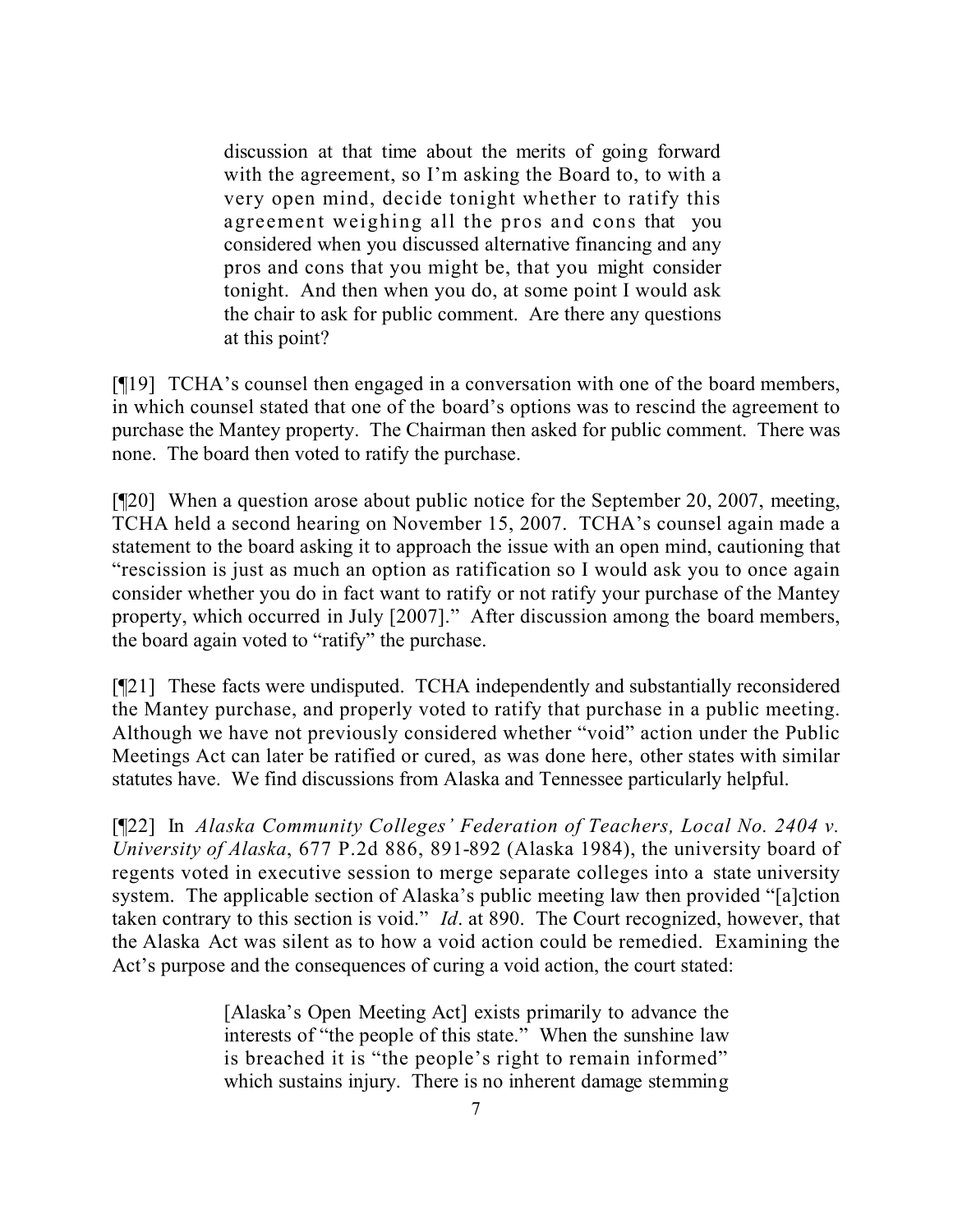from the substantive action which is taken; it is the manner of action which offends. Of course, [the Open Meeting Act], by ensuring that issues are decided publicly, does attempt to insure that better substantive decisions are made through public scrutiny and adequate information.

The commentators who have reported upon the sunshine laws in other jurisdictions present a picture of the intent behind these statutes consistent with our reading of [the Alaska Open Meeting Act]. Open decision-making is regarded as an essential aspect of the democratic process. It is believed that public exposure deters official misconduct, makes government more responsive to its constituency, allows for greater public provision of information to the decision-maker, creates greater public acceptance of government action, and promotes accurate reporting of governmental processes. . . . Note that none of the above rationales focus upon the substance of the decision made.

*Id.* at 891.

[¶23] Using this rationale, the Alaska Supreme Court determined that the policy behind open meeting laws does not prohibit ratification of a "void" action. The void act itself is not offensive to the law, but the closed process is offensive. Public ratification cures that problem.

[¶24] In *Neese v. Paris Special School District*, 813 S.W.2d 432 (Tenn. Ct. App. 1990), the Tennessee Court of Appeals also considered whether a void decision could be ratified. It stated:

> [Tennessee's open meeting act] provides that "[a]ny action taken at a meeting in violation of this part shall be void and of no effect...." We do not believe that the legislative intent of this statute was forever to bar a governing body from properly ratifying its decision made in a prior violative manner. However, neither was it the legislative intent to allow such a body to ratify a decision in a subsequent meeting by a perfunctory crystallization of its earlier action. We hold that the purpose of the act is satisfied if the ultimate decision is made in accordance with the Public Meetings Act, and if it is a new and substantial reconsideration of the issues involved,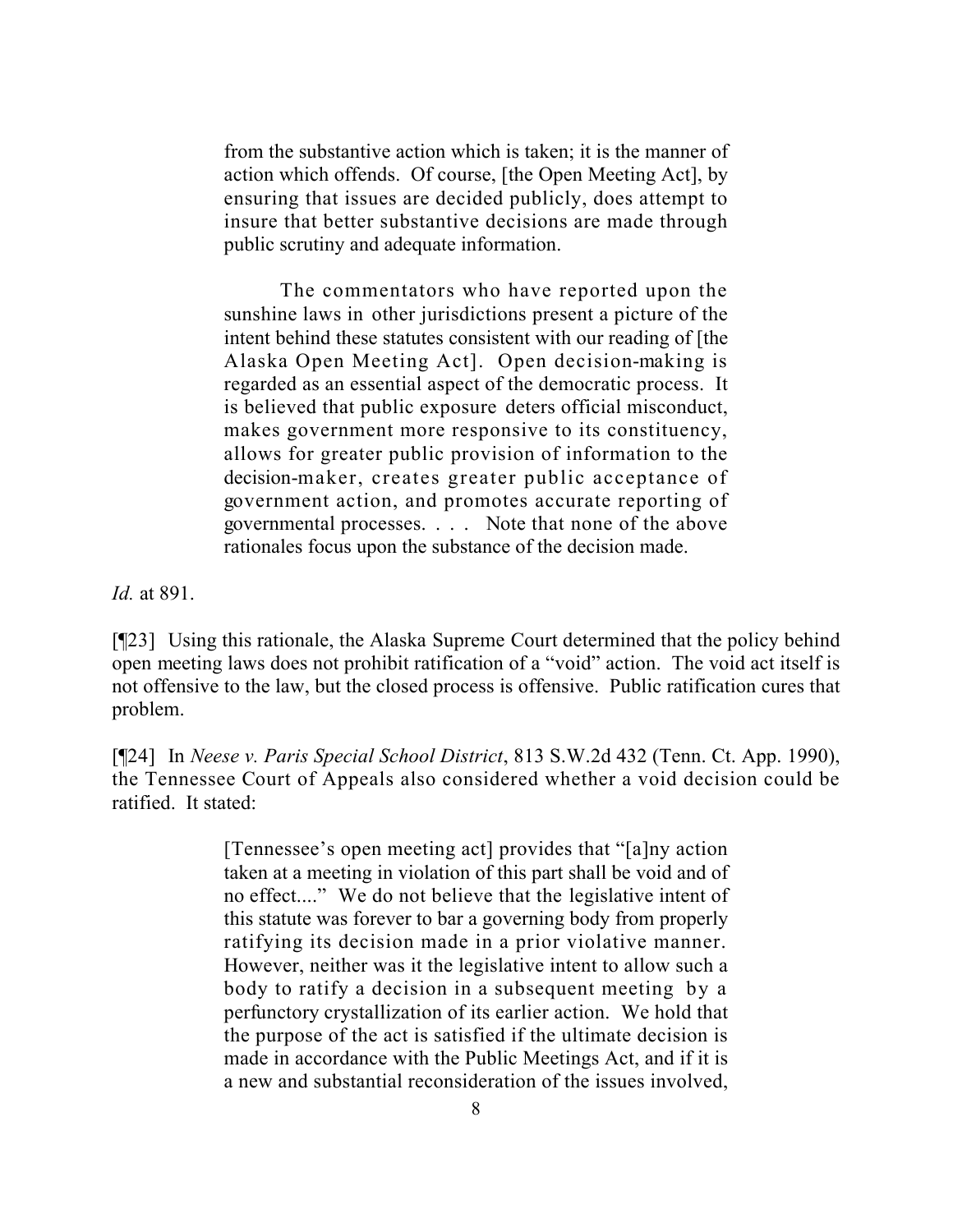in which the public is afforded ample opportunity to know the facts and to be heard with reference to the matters at issue. See *Alaska Comm. Coll. Fed. of Teachers v. University of Alaska*, 677 P.2d 886, 891 (Alaska 1984).

*Id*. at 436.

[¶25] The purpose of Wyoming's Public Meetings Act is to require open decision making, not to permanently condemn a decision or vote in violation of the Act. The focus of the Act is on the process of governmental decision making, and not on the ultimate decisions. It follows that the Act would permit ratification of a prior "void" action, if the ratification is done in compliance with the Act. We hold that an agency may "cure" a "void" action made in violation of the Public Meetings Act by conducting a new and substantial reconsideration of the action in a manner which complies with the Act. Because the undisputed facts show that TCHA did conduct a new and substantial reconsideration of its decision to purchase the Mantey property, the district court properly granted summary judgment on this issue.

# *II. Are Appellants entitled to a transcript and recording of the March 1, 2007, executive session?*

[¶26] Appellants sought a copy of the record made of TCHA's March 1, 2007, executive session. After ruling that TCHA had properly ratified its March 1, 2007, vote to purchase the Mantey property, the district court ruled that the request was moot. A district court's decision on the question of mootness is an issue of law that we review *de novo*. *Northfork Citizens for Resp. Dev. v. Bd. of County Comm'rs of Park County*, 2010 WY 41, ¶ 16, 228 P.3d 838, 844 (Wyo. 2010). In *Northfork* we quoted Wyoming's law on mootness from *Bard Ranch Co. v. Frederick*, 950 P.2d 564, 566 (Wyo. 1997):

> Our general law on justiciability provides that courts should not consider issues which have become moot. We do not decide cases when a decision will have no effect or pertains only to matters that might arise in the future. A case is moot when the determination of an issue is sought which, if provided, will have no practical effect on the existing controversy.

*Northfork,* ¶ 18, 228 P.3d at 845.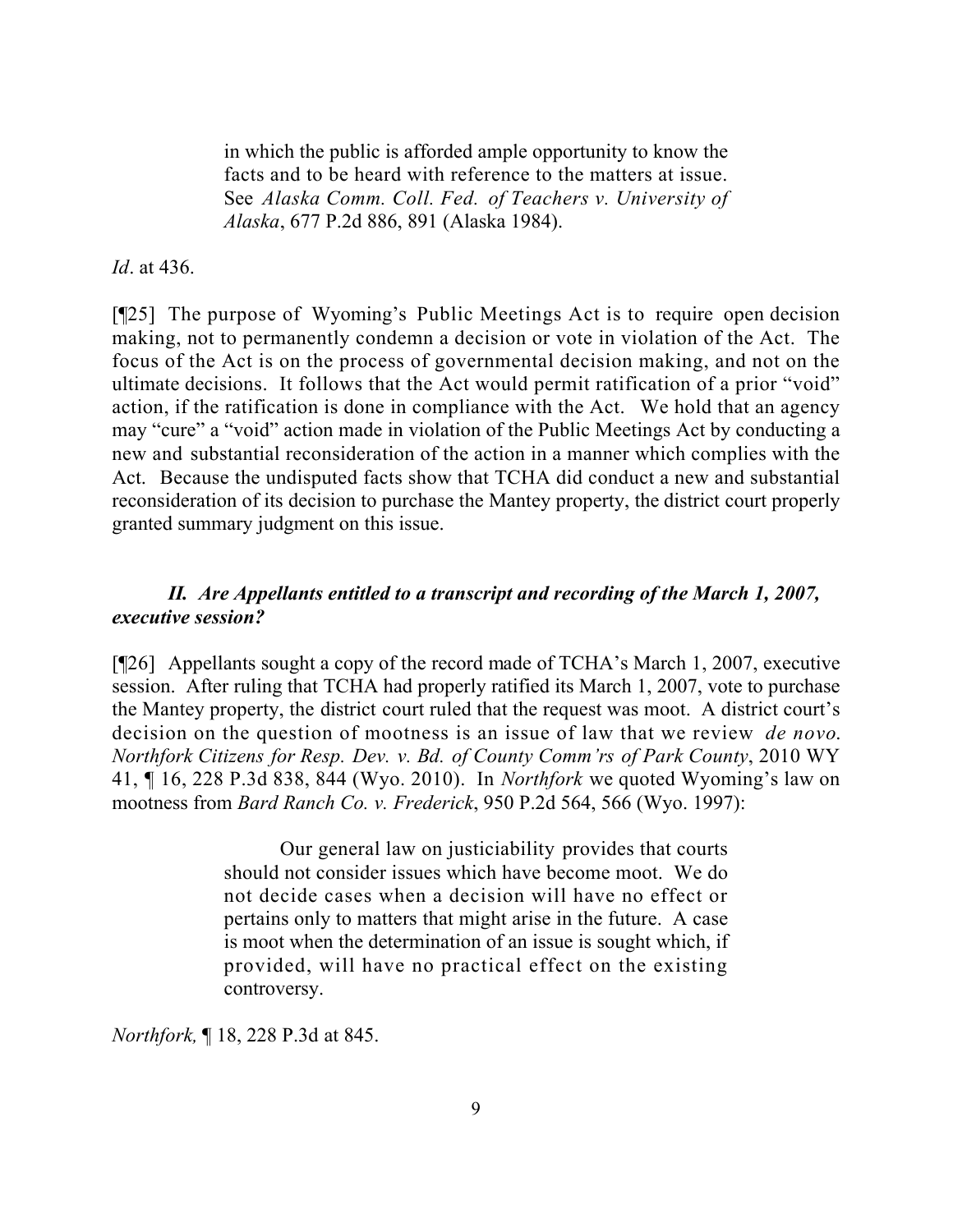[¶27] Production of a transcript or recording of the executive session of TCHA would not have an effect on the issue of whether TCHA properly ratified its decision later. However, a record of the executive session proceedings could have an impact on other issues that remain pending in this case. As we discuss later in this decision, factual issues remain as to whether TCHA purchased the Mantey property as an investment, or for direct use as part of an affordable housing project. Appellants' claim for discovery of the record of the executive session is not moot with respect to that factual issue.

[¶28] Although Appellants argued that they are entitled to the record of the March 1, 2007, TCHA executive session, they entirely ignored Wyo. Stat. Ann. § 16-4-405(b). That statute provides:

> Except for those parts of minutes of an executive session reflecting a members' objection to the executive session as being in violation of this act, minutes and proceedings of executive sessions shall be confidential and produced only in response to a valid court order.

We hold that the district court improperly dismissed Appellants' claim demanding a record of the executive session. The district court may consider reviewing the record in camera before determining if the matters discussed were appropriately considered in executive session and whether the record is appropriately discoverable under Wyo. Stat. Ann. §16-4-405(b).

# *III. Can TCHA pursue a "land banking"<sup>2</sup> real estate investment program?*

### *A. SPET Ballot Limits*

[¶29] In their complaint against TCHA, Appellants asserted TCHA could not purchase the Mantey property as an investment or for the purpose of "land banking" for two reasons. First, they claimed that Wyo. Stat. Ann. § 39-15-204(a)(iii) required TCHA to use the SPET revenues only for the specific purposes authorized when the tax was approved. They claimed that TCHA's purchase of real estate not specifically designated to be used for affordable housing was outside the specific purposes authorized by voters.

<sup>&</sup>lt;sup>2</sup> No one offered a definition of "land banking" to the Court. From the use of this term in the record and briefs we conclude that "land banking" involves purchasing real estate with the hope that the land would either be used in the future or sold for a profit.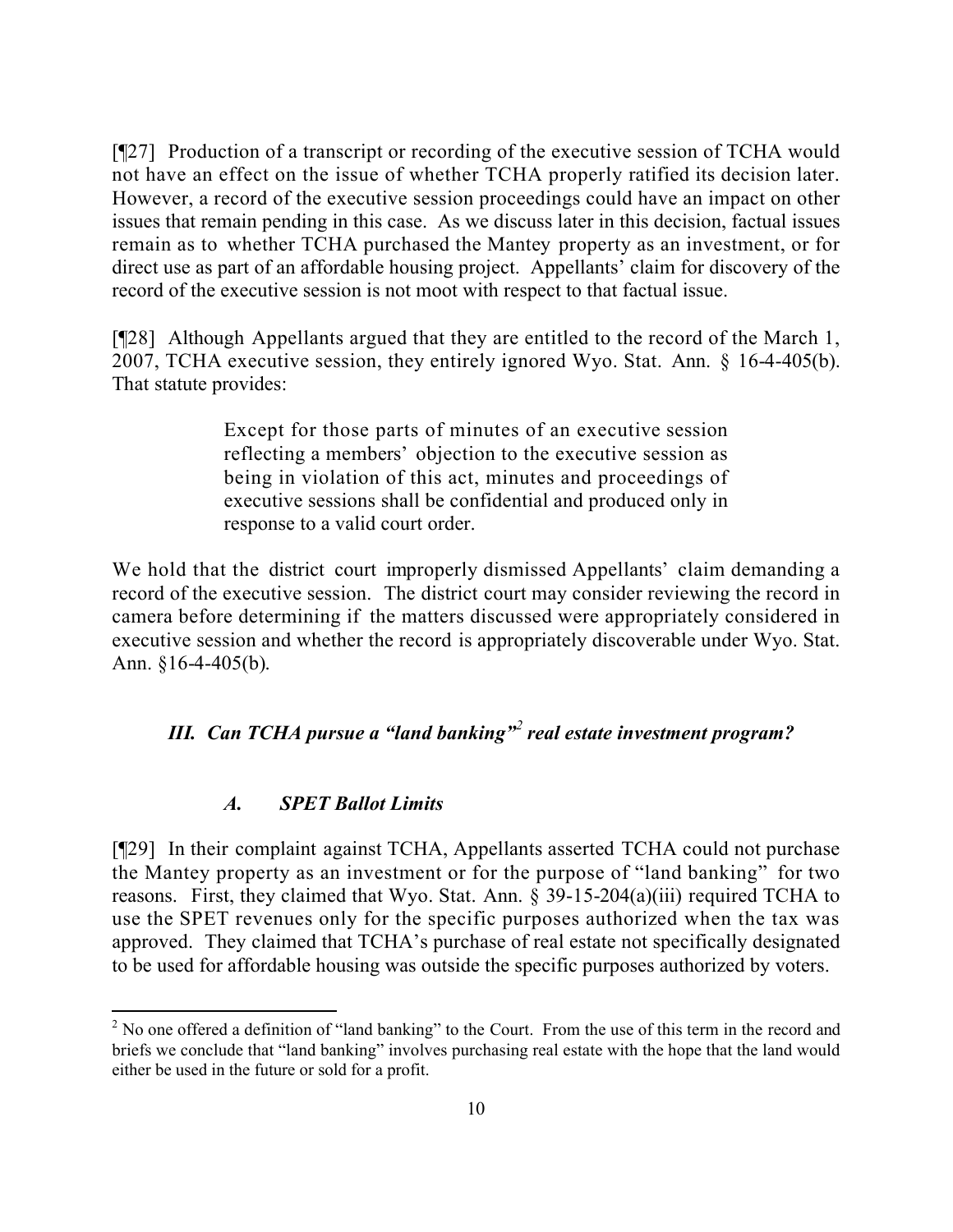[¶30] The district court dismissed this claim under W.R.C.P. 12(b)(6). The court ruled:

Viewing the evidence in the light most favorable to the Plaintiffs, the Court finds that Defendant TCHA was acting within the limitations of the SPET ballot and under the authority of Wyoming law. Thus, the Court grants the motion.

To reach that conclusion, the district court said:

 $\overline{a}$ 

Evidence provided by the Plaintiffs shows that the Manteys sold the Cheney Lane Parcel to TCHA with the intent that the property be used for affordable housing. Information submitted by TCHA to the Teton County Commissioners, also provided by the Plaintiffs, stated that the Cheney Lane property acquisition was for the purpose of affordable housing land banking. It is apparent from the statement of both sellers and buyers that the Cheney Lane land acquisition was to be utilized for affordable housing, either directly or indirectly if a housing project were not approved on the land.<sup>3</sup>

[¶31] The district court found, on the basis of Appellants' complaint, that TCHA purchased the Mantey property "to be utilized for affordable housing, **either directly or indirectly**." (Emphasis added). The district court also found that TCHA purchased the property "for the purpose of affordable housing land banking." Based on these findings the district court ruled, as a matter of law, the Mantey purchase was within the authority granted by voters on the SPET Ballot.

[¶32] Wyo. Stat. Ann. § 39-15-204 (a)(iii) requires SPET proceeds to be used "for specific purposes authorized by the qualified electors." In 2006, electors in Teton County authorized a SPET for the "Teton County Housing Authority's Affordable Housing Program." The ballot further described the program as including "the acquisition, planning, improvement and financing of properties as allowed by law and to be utilized for affordable housing . . . ." More succinctly, the ballot authorized use of the SPET

 $3$  Typically a 12(b)(6) motion does not require nor rely upon an analysis of "the evidence." A motion to dismiss under W.R.C.P. 12(b)(6) is converted to a motion for summary judgment when the district court considers materials outside the pleadings. *Wilson v. Board of County Comm'rs of the County of Teton*, 2007 WY 42, ¶ 12, 153 P.3d 917, 921 (Wyo. 2007). Here, however, Appellants attached exhibits to their complaint which included the facts mentioned by the district court.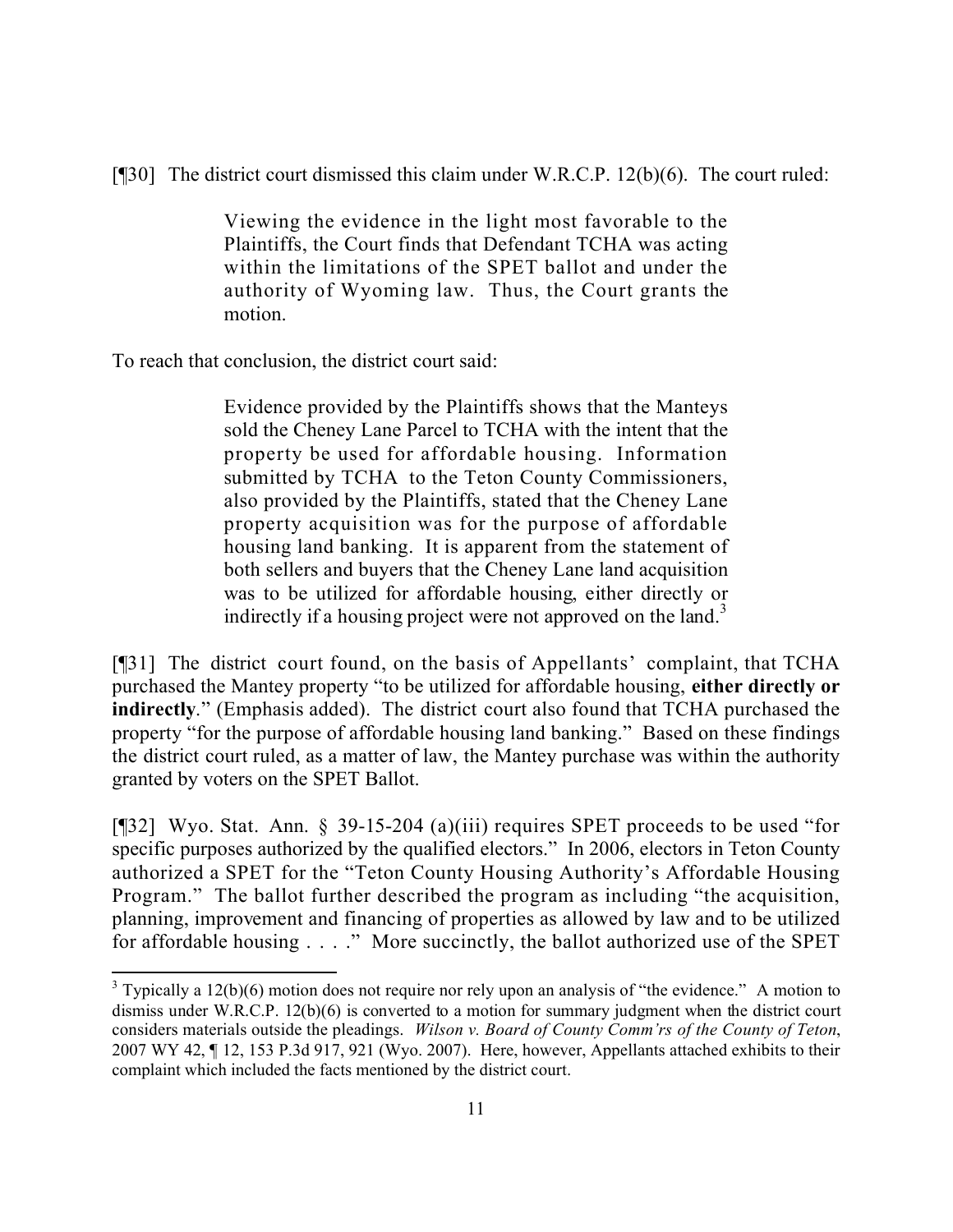proceeds for the "acquisition . . . of properties . . . **to be utilized for affordable housing**." The district court found that purpose to be satisfied if the Mantey property was to be used "either directly or indirectly" for an affordable housing project.

[¶33] The SPET ballot in Teton County specified that tax proceeds would go to acquire properties **to be utilized for affordable housing**. It did not specify that tax proceeds could be used for property purchases which **indirectly** would be used for affordable housing. We find this distinction significant. The terminology of the ballot, "to be utilized for affordable housing" is plain and unambiguous. It authorizes the use of SPET proceeds to purchase land which will actually be used in an affordable housing project. On the other hand, the phrase "directly or indirectly" anticipates that property purchased by TCHA might not actually be used in an affordable housing project, but instead could be purchased as an investment. If the language "utilized for" meant "indirectly utilized for" then TCHA could use the tax proceeds for any speculative investments it chose, so long as ultimately, at some day in the unknown future, it "intended" to sell that investment and use the proceeds for affordable housing. Such a definition is incredible, and far beyond the realm of common sense or the express language of the ballot.

[¶34] The facts presented to the district court as exhibits to the complaint conflict as to whether the Mantey purchase is to be used as part of an affordable housing project, or only is of **indirect** use in financing some other land. The complaint, when read in the light most favorable to Appellants, alleges that the Mantey property is not to be utilized for affordable housing as authorized by the SPET ballot. Purchase of property for direct utilization in an affordable housing project was authorized by the 2006 SPET ballot; purchase of property for indirect utilization in an affordable housing project was not authorized. We reverse the district court's dismissal of this claim and remand it for a resolution of the factual conflict.

# *B. Statutory Limits of Wyo. Stat. Ann. § 15-10-103(a)(viii).*

[¶35] Appellants claim that TCHA's investment in land not intended for use in an affordable housing project violates Wyo. Stat. Ann. § 15-10-103(a)(viii). In their complaint, Appellants asserted that TCHA purchased the Mantey property as an **investment**, and not for use in a housing project. The court ruled that as a matter of law Wyo. Stat. Ann. § 15-10-103(a)(viii) does not prohibit TCHA from investing in real estate and dismissed this claim under W.R.C.P. 12(b)(6).

[ $[$ ]36] Wyo. Stat. Ann. § 15-10-103(a)(viii) grants counties with housing projects the authority to "invest any funds . . . in property or securities in which savings banks may legally invest." Wyo. Stat. Ann. § 15-10-115(a) then recognizes that a county housing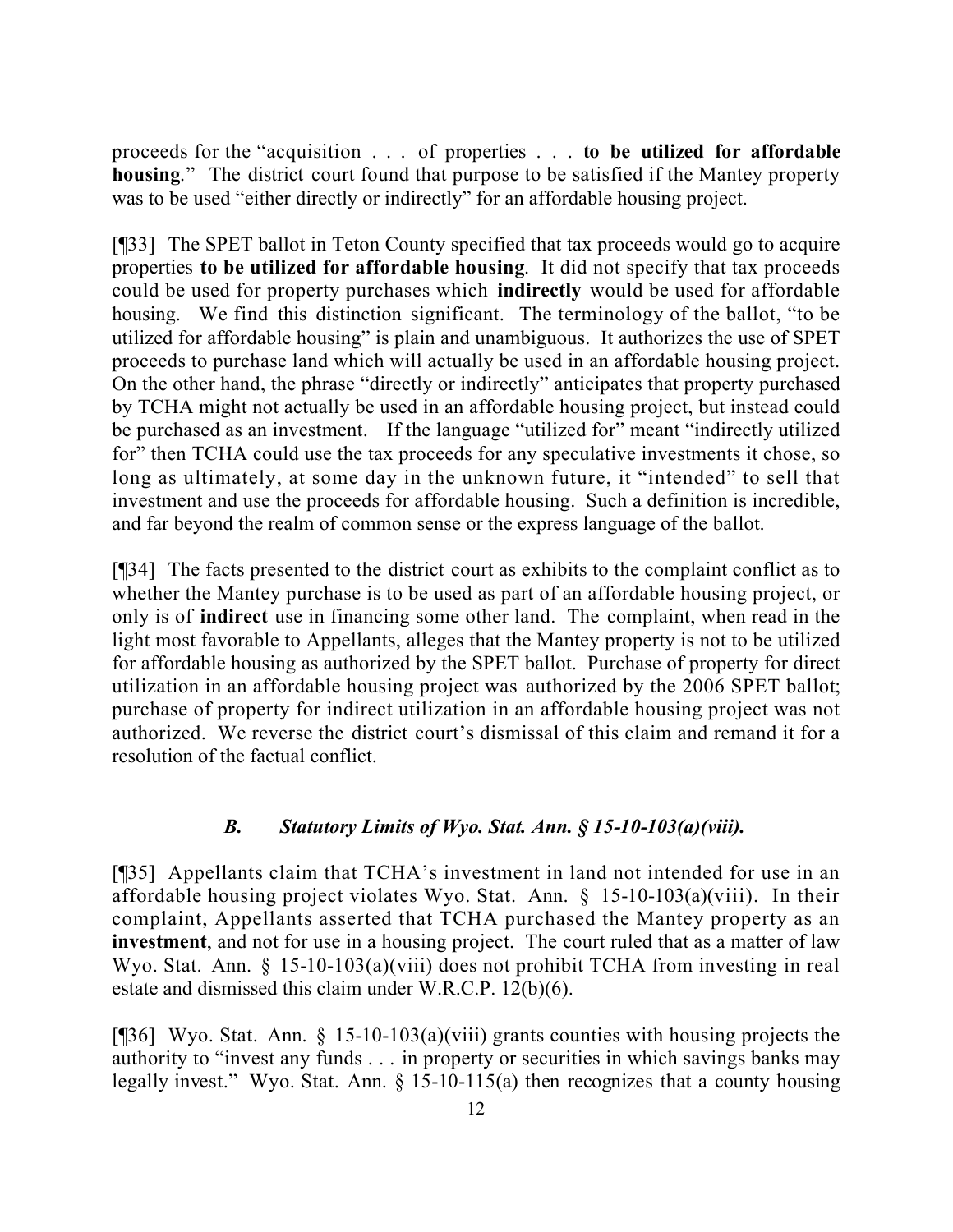authority may exercise that same investment power. Consequently, TCHA could invest its funds in property or securities in which savings banks may legally invest.

[ $[$ ] We find that Wyo. Stat. Ann. § 15-10-103(a)(viii) is unambiguous. It has only one reasonable meaning, and reasonable persons would agree on this meaning with consistency. The words "property" and "securities" are joined by the coordinate conjunction "or," and both are equally modified by the phrase that follows. Both "property" and "securities" are objects of the prepositional phrase "in which savings banks may invest." Consequently, under Wyo. Stat. Ann. § 15-10-103(a)(viii) TCHA could only invest in property if that property was such that a savings bank could invest in it.

[¶38] In this part of their Complaint, Appellants essentially made two assertions: 1) that TCHA purchased the Mantey property as an investment, and 2) that a savings bank could not have made such an investment purchase. We must consider those allegations as true when reviewing the dismissal under W.R.C.P. 12(b)(6). If those allegations are true, Appellants clearly had a valid claim. The district court erroneously dismissed this claim, believing that Wyo. Stat. Ann. § 15-10-103(a)(viii) permitted TCHA to invest in **any** property, whether a savings bank could make such an investment or not. We reverse the district court's dismissal of this claim under W.R.C.P. 12(b)(6).

# *IV. Is TCHA entitled to mortgage property and pledge future tax receipts against debt?*

### *A. Limits of Wyo. Stat. Ann. § 15-10-108.*

[¶39] Appellants claimed TCHA borrowed funds to purchase the Mantey property and then mortgaged that property, all in violation of Wyo. Stat. Ann. § 15-10-108. In this claim, Appellants argued that Wyo. Stat. Ann. § 15-10-108 authorizes borrowing and mortgages only for property that actually is used for a housing project. Because the Mantey property is an investment, and not intended for use in a housing project, Appellants assert that TCHA could not borrow against it under Wyo. Stat. Ann. § 15-10- 108. The district court disagreed, and ruled that under Wyo. Stat. Ann. § 15-10-103 TCHA could borrow and mortgage, notwithstanding Wyo. Stat. § 15-10-108. The district court dismissed this claim under W.R.C.P. 12(b)(6).

[¶40] Wyo. Stat. Ann. § 15-10-103 is a statute providing general authority for counties and municipalities with respect to housing projects. It permits counties to acquire property "by any means" (Wyo. Stat. Ann.  $\S$  15-10-103(a)(iv)) and to "pledge" real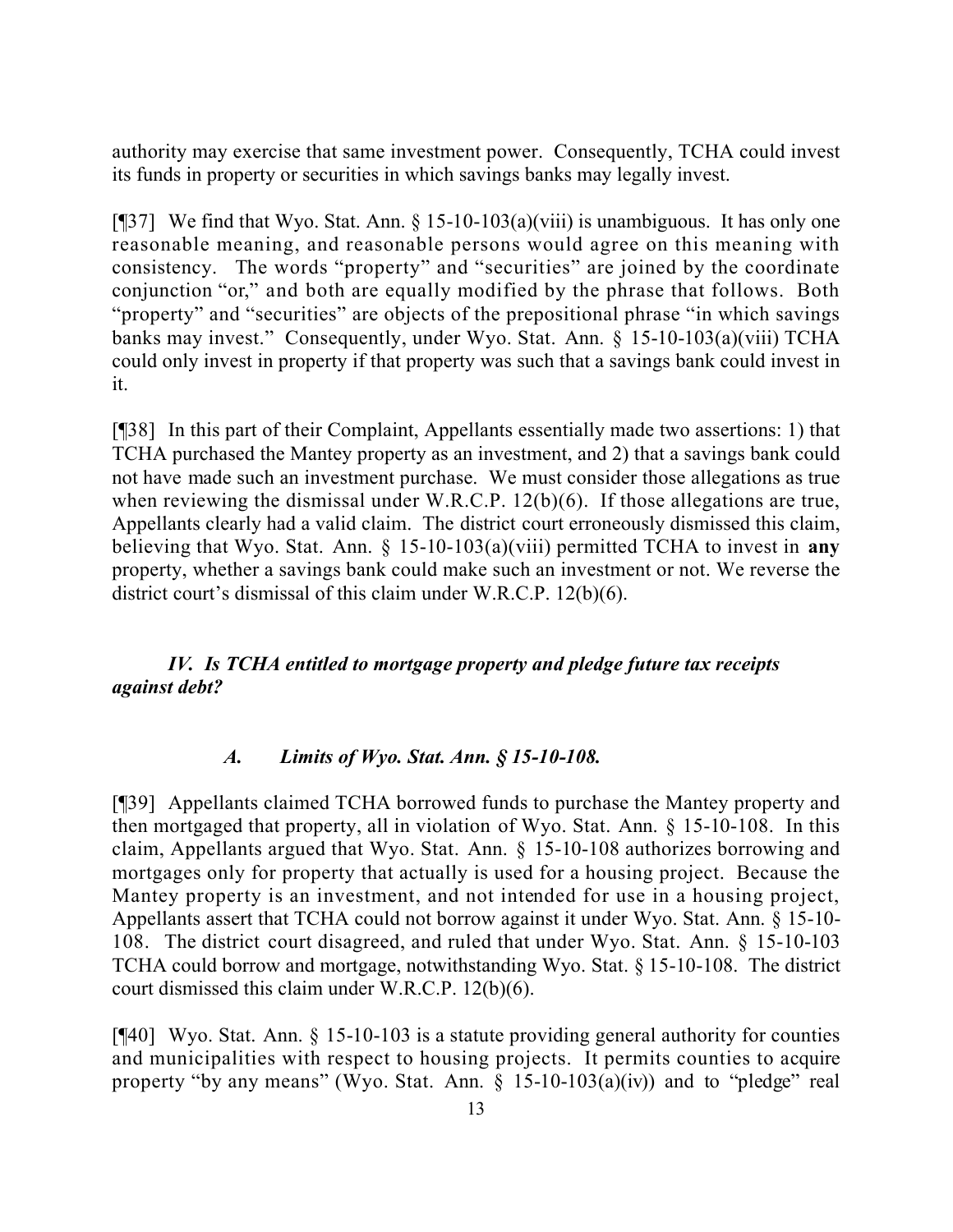property (Wyo. Stat. Ann.  $\S 15{\text -}10{\text -}103(a)(v)$ ). In general, this statute permits a county to purchase real property and to pledge it as security. Notably, this statute does not authorize a county to borrow.

[¶41] Wyo. Stat. Ann. § 15-10-108, on the other hand, is a more specific statute which authorizes borrowing and establishes conditions under which a county may borrow funds. It permits a county to borrow **for the purpose of financing housing for persons of low income** (Wyo. Stat. Ann. § 15-10-108(a)). In other words, this statute permits borrowing for a housing project. Such borrowing could be for purchasing land, construction of infrastructure, or building residential units for the project. The statute does not permit borrowing for investment or for any other purpose beyond developing a housing project.

[¶42] TCHA argues that the limitations of Wyo. Stat. Ann. § 15-10-108(a) only apply to borrowing for the specific purpose of building housing, and not to the acquisition of land. To support this argument, TCHA points to the first sentence of Wyo. Stat. Ann. § 15-10- 108(a) which states that "a county may borrow funds . . . for the purpose of financing housing . . . ." TCHA asserts that the term "for the purpose of financing housing" means actually building the housing units, and not to the acquisition of land, installation of utilities, paving or other items not related to actual living structures.

[¶43] We disagree with TCHA's reading of this statute. Taken as a whole, the statute is plain and unambiguous. The term "for the purpose of financing housing," in context, includes all of the activities and expenditures necessary to establish housing under a housing project. Land acquisition is one of those activities, when the land actually will be used in the project.

[ $[44]$ ] We note that Wyo. Stat. Ann. § 15-10-108(a) and Wyo. Stat. Ann. § 15-10-111<sup>4</sup> are the only statutes related to housing projects which authorize borrowing. No other statutes mention borrowing, and any borrowing by a housing authority such as TCHA must comply with the limits of Wyo. Stat. Ann. § 15-10-108.

[¶45] The district court incorrectly determined that Wyo. Stat. Ann. § 15-10-103 authorized TCHA to purchase land for any purpose and to borrow funds for any purpose. That statute does not authorize borrowing. Wyo. Stat. Ann. § 15-10-108, provides specific limitations on when borrowing may occur. A specific statute granting authority controls over a more general statute. *Quest Corp. v. PSC of Wyoming*, 2007 WY 97, ¶ 32, 161 P.3d 495, 503 (Wyo. 2007). Assuming that the allegations of Appellants' complaint are true–that the Mantey property is not part of a housing project, but instead

 $\overline{a}$ 

<sup>&</sup>lt;sup>4</sup> Wyo. Stat. Ann. § 15-10-111 simply authorizes a county to borrow from the federal government.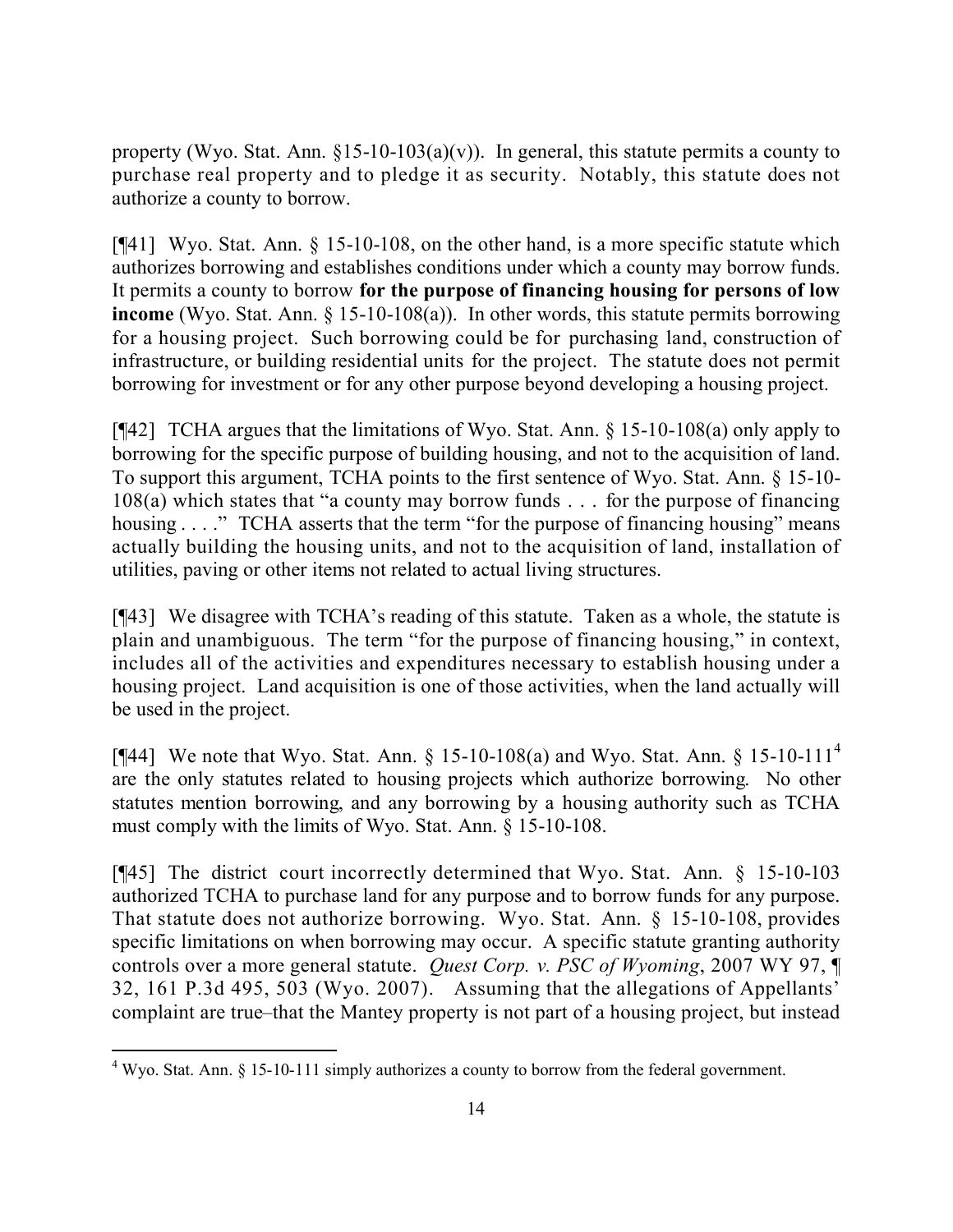was purchased as an investment–then Wyo. Stat. Ann. § 15-10-108 does not authorize borrowing to purchase that property. We must reverse the district court's dismissal of this claim.

# *B. Constitutional debt limitations.*

[¶46] Appellants raised a claim that TCHA's purchase of the Mantey property for \$1.2 million, with over 95% of the purchase price borrowed, violated Article 16 §§ 3, 4, and 5 of the Wyoming Constitution. The district court ruled that Article 16 of the Wyoming Constitution does not apply to TCHA because it is not a political subdivision of the state. It also held that Wyo. Stat. Ann. § 15-10-108(c) precludes application of constitutional debt limits.

[¶47] Wyo. Stat. Ann. §15-10-108(c) states that

obligations issued under this chapter are payable solely from the sources provided in this section and do not constitute an indebtedness of the . . . county within the meaning of any constitutional or statutory debt limitation or restriction and are not general obligations of the . . . county.

[¶48] We disagree with the district court's conclusion that TCHA is a separate entity which is not a political subdivision. TCHA is simply an agent of Teton County. The Teton County Commissioners could exercise powers related to housing projects on their own, or they can appoint a board to exercise these powers on behalf of the county. Wyo. Stat. Ann. § 15-10-115. TCHA acts on behalf of Teton County. Teton County clearly is subject to the debt limits of Wyoming Constitution Article 16, §§ 3, 4, and 5.

[¶49] However, we find that debt properly incurred under the Housing Projects Statutes, Wyo. Stat. Ann. § 15-10-101 *et. seq*., is not limited by Wyoming Constitution Article 16, §§ 3, 4, or 5. Article 16, § 3 of the Wyoming Constitution prohibits counties from incurring debt in excess of 2% of the county's assessed value. Article 16, § 4 of the Wyoming Constitution prohibits a county from incurring debt in excess of the taxes for the current year. Article 16, § 5 of the Wyoming Constitution provides that a county may not create debt exceeding 2% of the taxable property in the county. Each of these constitutional limits is connected to the taxable property or the tax income of the county. The purpose of these constitutional provisions is to prevent counties from encumbering their property tax revenues with too much debt.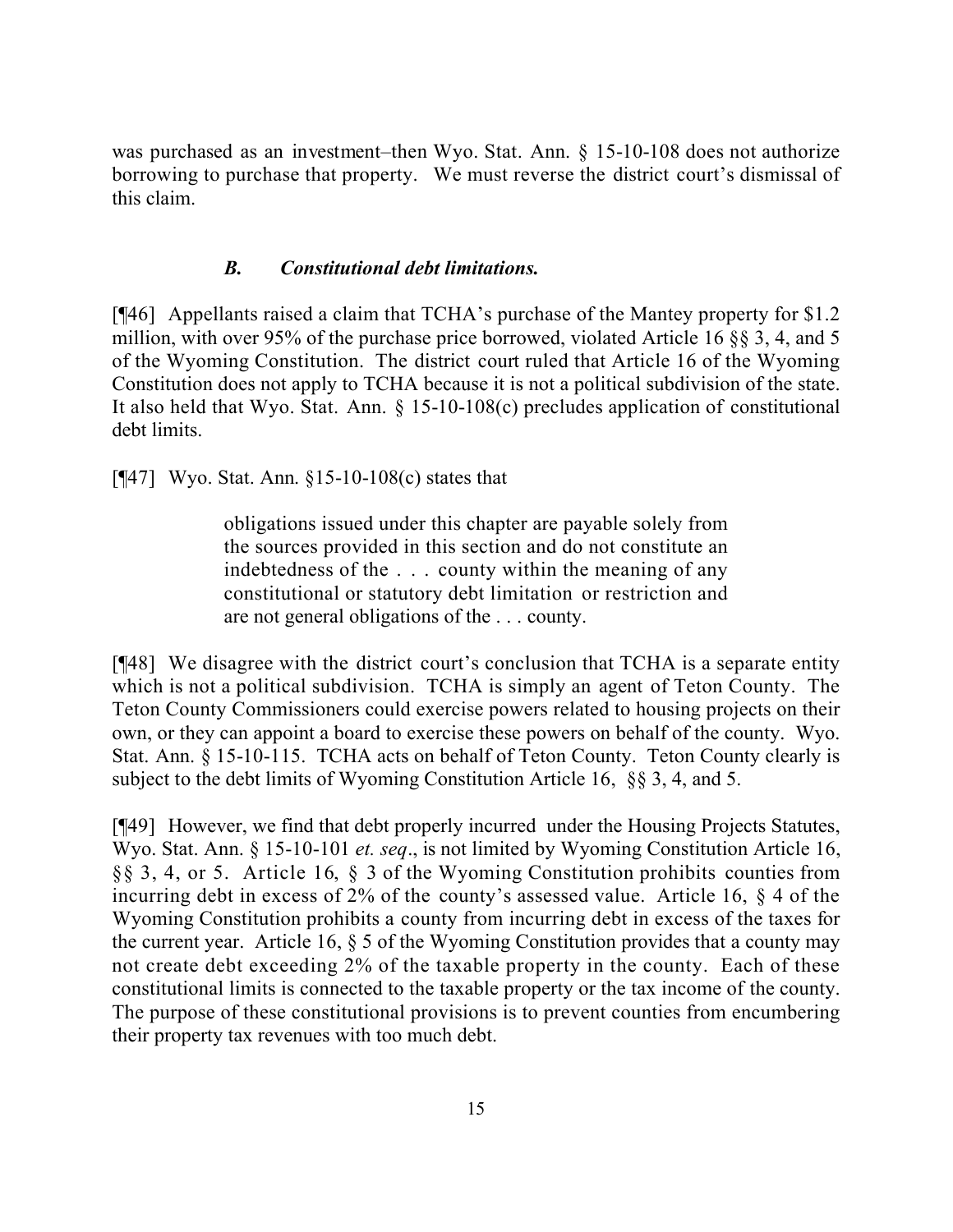[¶50] Here, any debt created by TCHA is unrelated to any property tax or tax assessments of Teton County. Wyo. Stat. Ann. § 15-10-108(c) clearly states that any debt for a housing project is **not** a debt of the county. No property tax revenues are available for payment of such debt. Instead, the debt may be paid "solely from the sources provided in this section."

[¶51] We previously have recognized that the debt limits of the Wyoming Constitution in Article 16, §§ 3, 4, and 5 do not apply to county or municipal debt which is not a general obligation of the county or municipality. In *Banner v. City of Laramie*, 74 Wyo. 429, 289 P.2d 922 (Wyo. 1955), we held that Laramie's special improvement district debts which were to be paid exclusively from gasoline and cigarette excise taxes were not subject to the limits of Wyoming Constitution, Article 16. In *Banner*, we recognized a similar analysis from New Mexico in *State v. Connelly*, 39 N.M. 312, 46 P.2d 1097 (N.M. 1935) and *Stone v. City of Hobbs*, 54 N.M. 237, 220 P.2d 704 (N.M. 1950), and we said

> The debt contemplated by the constitutional limitation was one for the payment of which the general faith and credit of the state or municipality was pledged, and to retire which the levy of a general property tax rather than an excise tax was contemplated.

*Id.* at 928.

[¶52] The Wyoming legislature apparently was cognizant of our holding in *Banner* when it passed the housing project statutes. Wyo. Stat. Ann. § 15-10-108(c) states:

> The obligations issued under this chapter are payable solely from the sources provided in this section and do not constitute an indebtedness . . . within the meaning of any constitutional or statutory debt limitation . . . and are not general obligations of the municipality or county.

Because any debt created by a housing authority under §15-10-108 is not a general obligation and is payable only from sources other than the county's taxing authority, Article 16 §§ 3, 4, and 5 do not apply. The district court's dismissal of the Appellants' constitutional claims was appropriate, although the district court's analysis was incorrect.